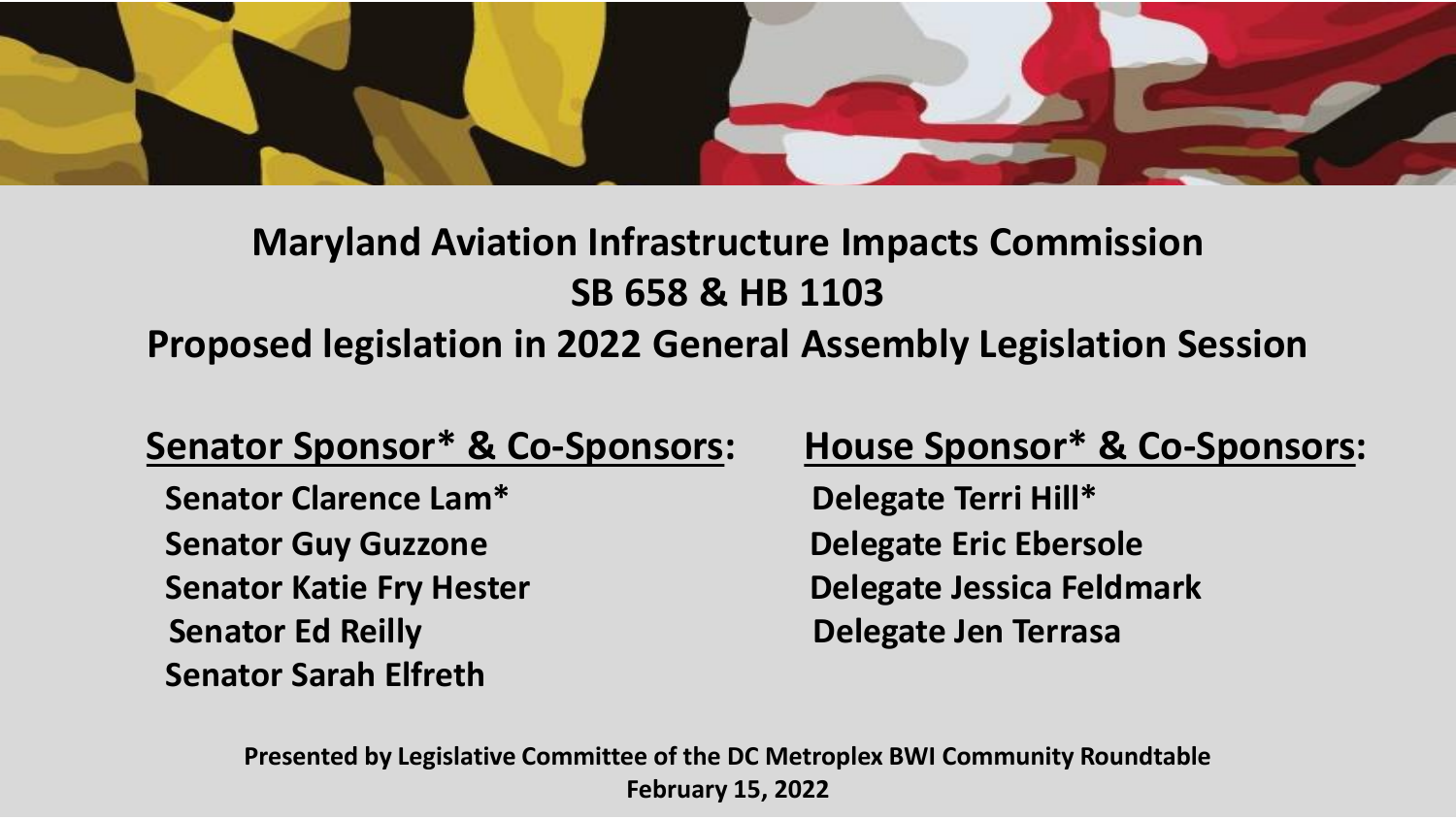

**"Good decisions come from good data. In the upcoming years, the MDOT MAA will make decisions on the schedule and frequency of operations, on the expansion of cargo operations, and on the construction of an additional runway. The surrounding communities will benefit if these decisions are informed by solid data on the impact of airport operations."** 

Source: January 2020 BWI Community Roundtable Resolution passed in support of SB0814 - University of Maryland, Baltimore - Study on the Health Effects of Air Traffic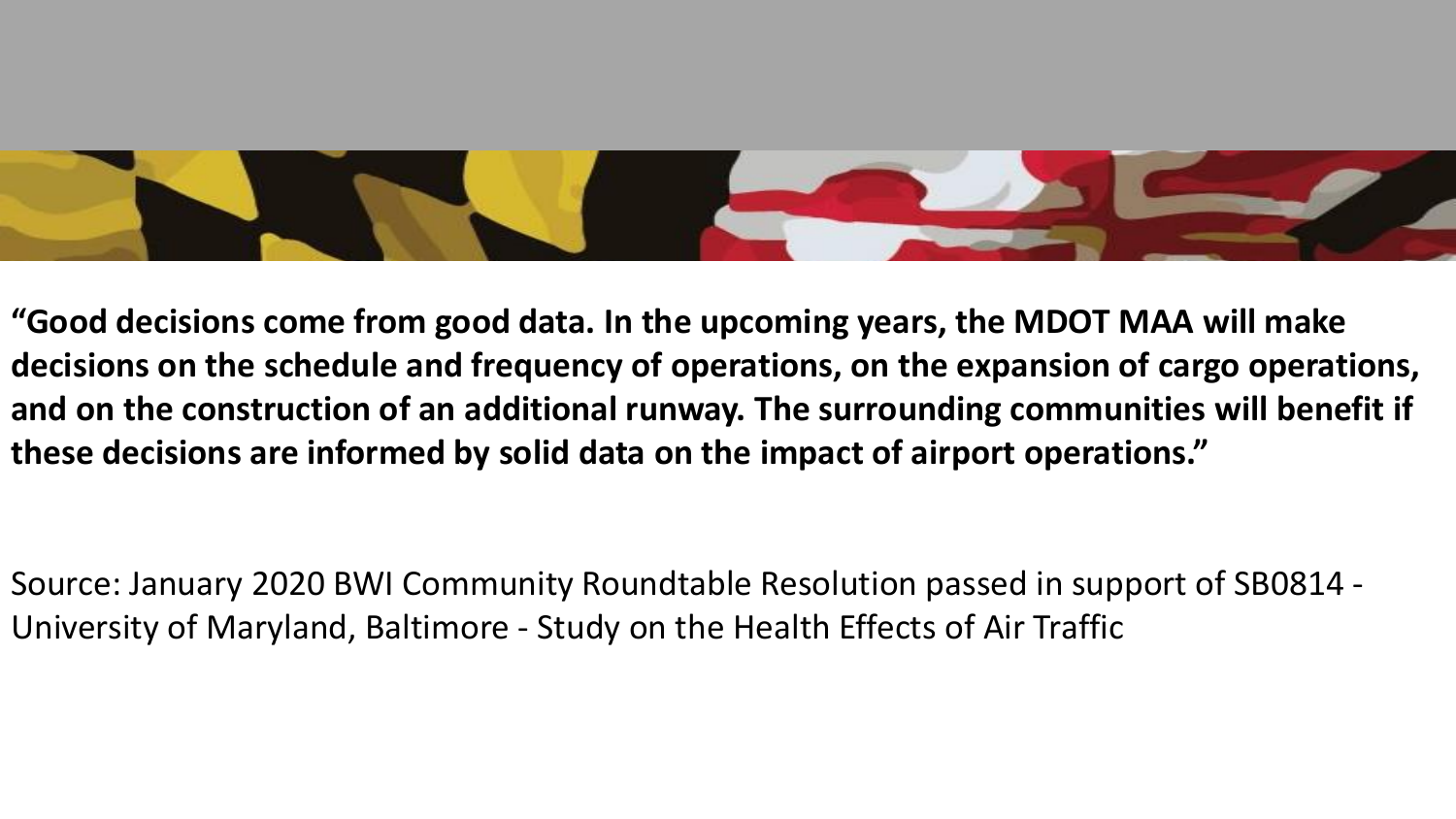## **Maryland Aviation Infrastructure Impacts Commission** - Background:

- Since inception, the Roundtable has sought to educate decision makers about our limited ability to effectively address most of the negative environmental and quality of life issues generated by the concentrated NextGen flight paths at BWI-Marshall airport.
- That effort led to the General Assembly passing SB 0184, the University of Maryland, Baltimore - Study on the Health Effects of Air Traffic in 2020, which is underway at this point.
- Sensitive to the continued complaints of their constituents and increasingly aware of the Roundtable's limitations, legislators are seeking to give communities a more robust voice in seeking a renewed balance between the dual imperatives of airport-related economic growth and citizens rights to health and a sustainable quality of life in their chosen communities.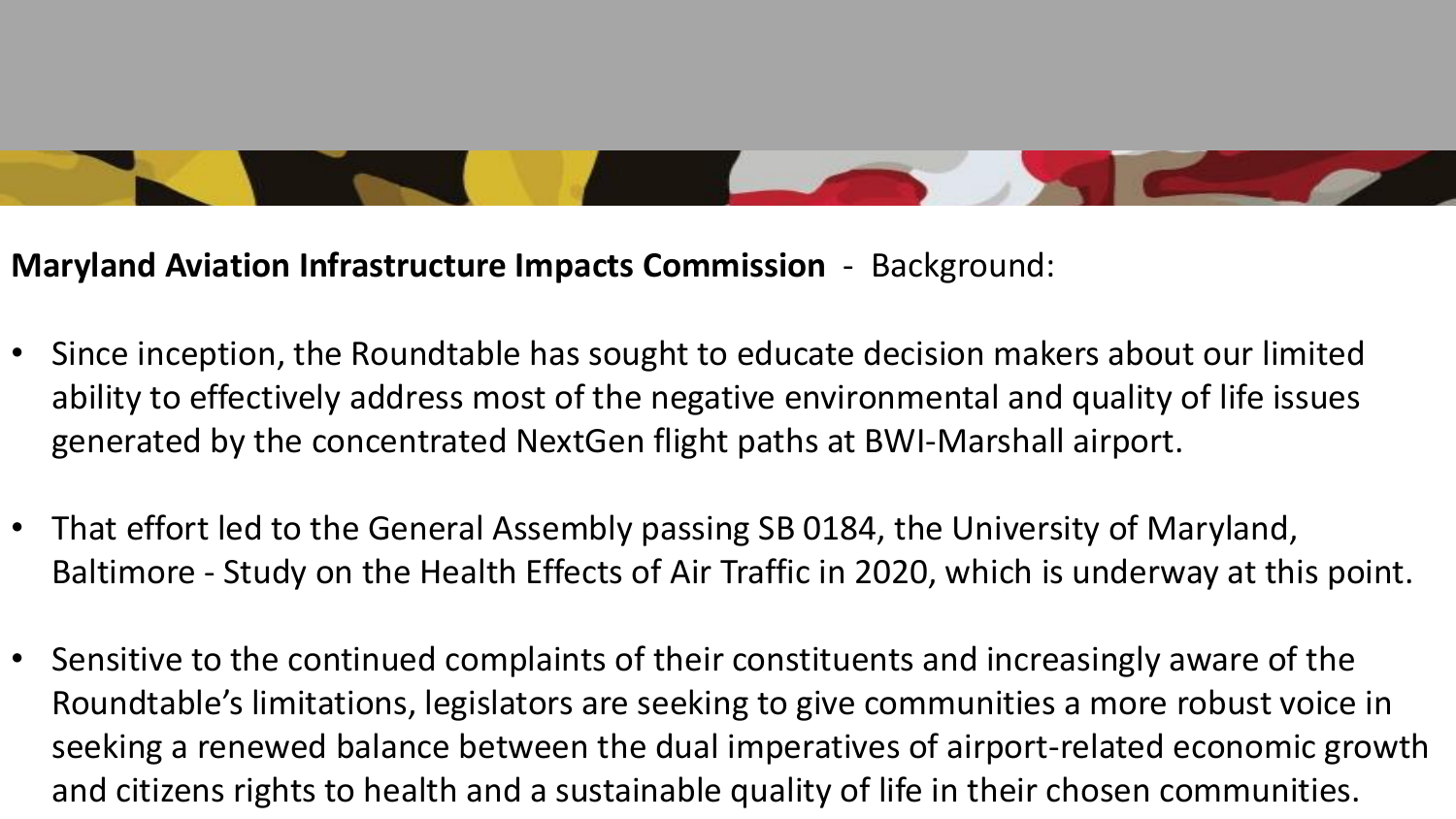

**Maryland Aviation Infrastructure Impacts Commission** - Purpose and Mission

The goal of the Commission is to provide legislators with the best available science-based information related to the impacts on communities of commercial aviation infrastructure in the State in order to allow them to better balance the needs of communities with the needs of the commercial aviation industry and its traditional stakeholders.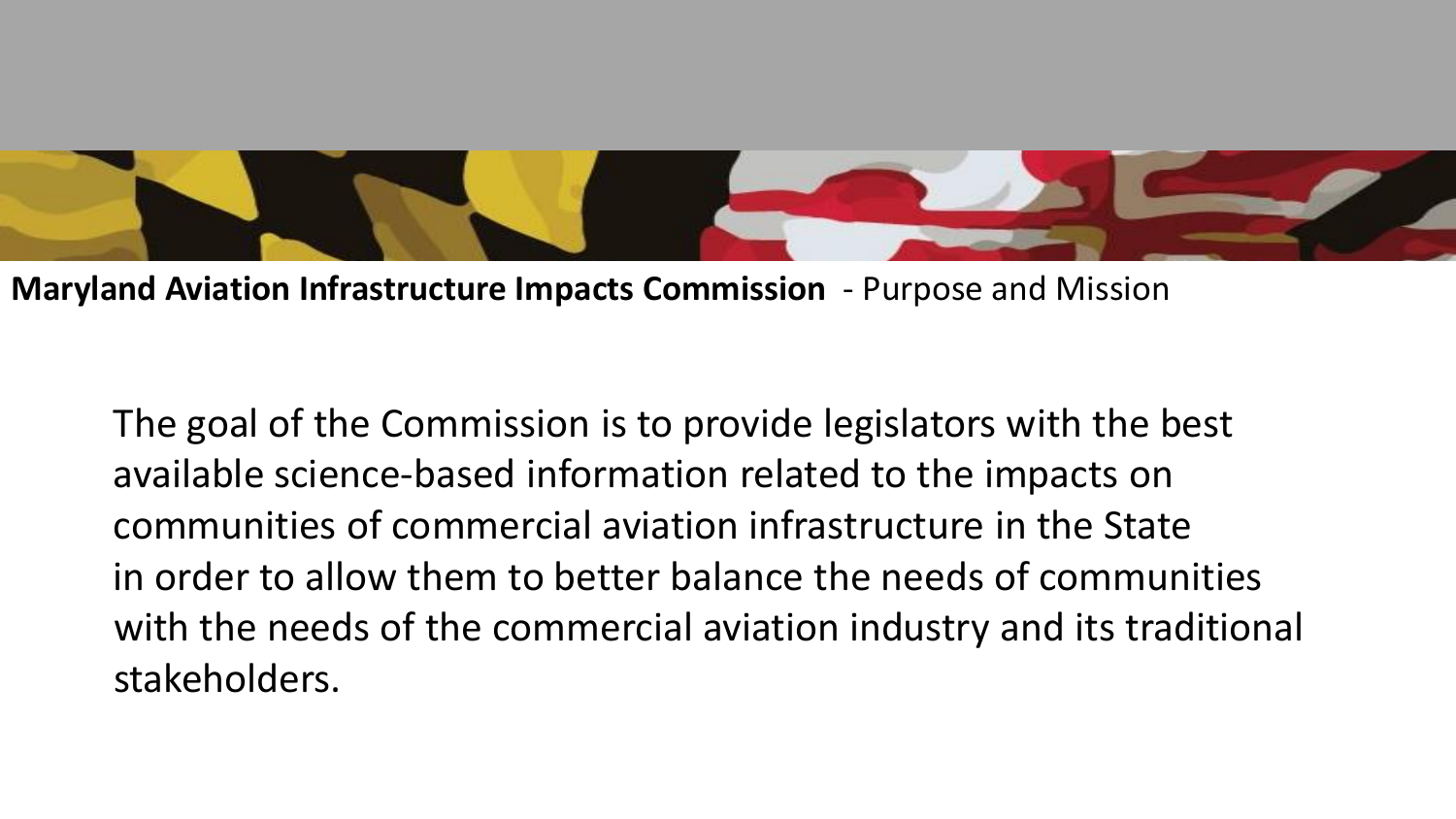

The Commission is designed to:

- re-introduce the long-held balance between the State's interests in airport-related economic development and community health and individual quality of life that was disrupted by the introduction of NextGen at BWI Marshall
- advise the General Assembly on public health and environmental considerations related to infrastructure at the State-owned airports under the jurisdiction of the Maryland Department of Transportation
- create a proactive process that establishes goals and policies for directing and managing research into pertinent issues
- inform such policy topics as future growth and development, needed updates to COMAR, zoning and housing, public health, environmental protection and aviation-related information availability and transparency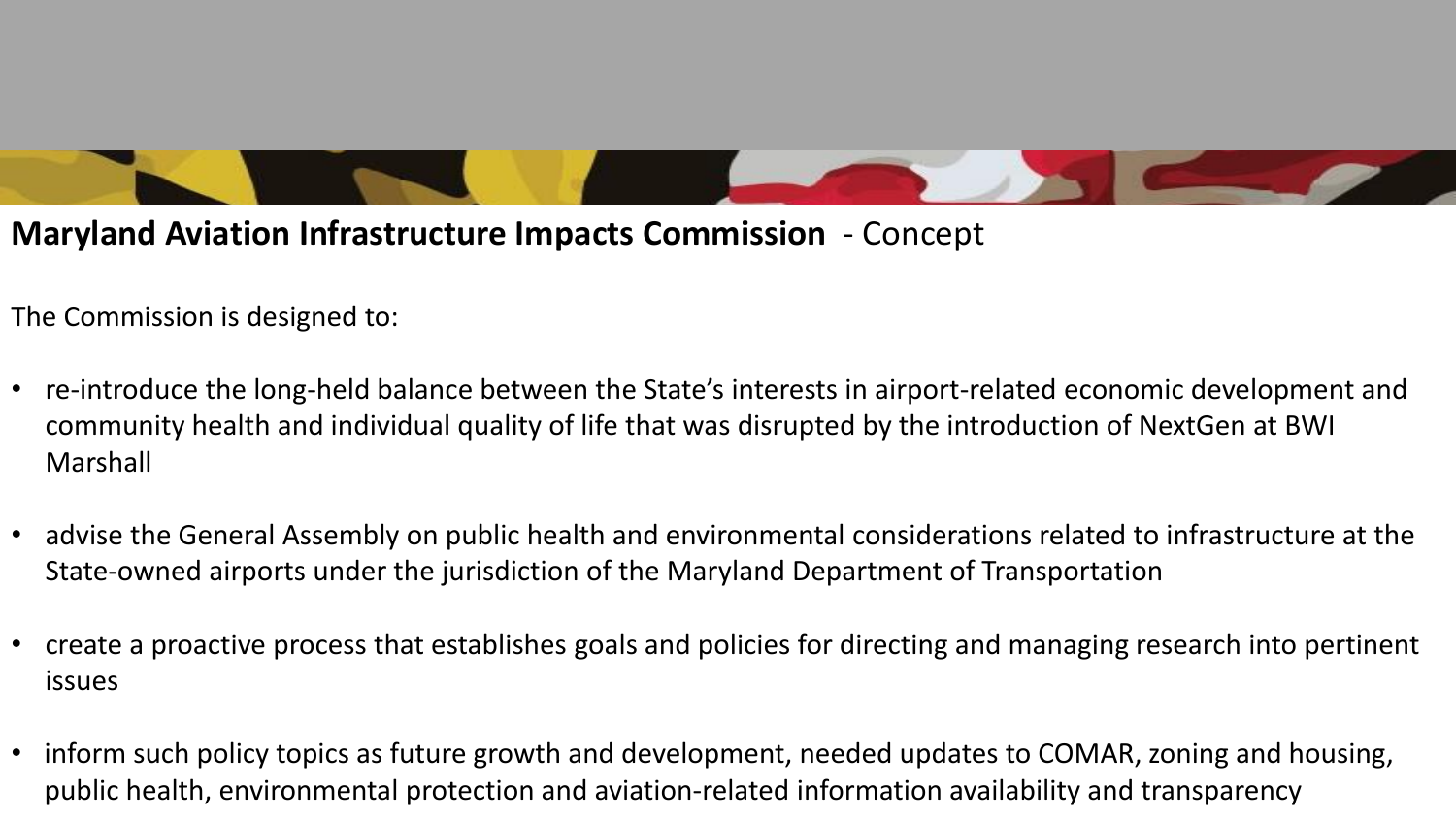#### **Maryland Aviation Infrastructure Impacts Commission** - Summary of Key Elements

- Five-year State of Maryland Commission to advise the General Assembly and inform the public.
- To study the health and environmental impacts of commercial aviation in certain communities in Maryland affected by State-owned airports, with a primary emphasis on BWI.
- Create reports and recommendations related to impacts on communities surrounding new and existing commercial aviation infrastructure (both hard and soft).
- Controlled by community advocates, but drawing on knowledge of health and environment experts, as well as advice from the Maryland Attorney General, the Administration, MDOT/MAA, Citizen Advisory Groups, the Air Carrier industry, the Airport Concessionaire industry and the airline support services industry.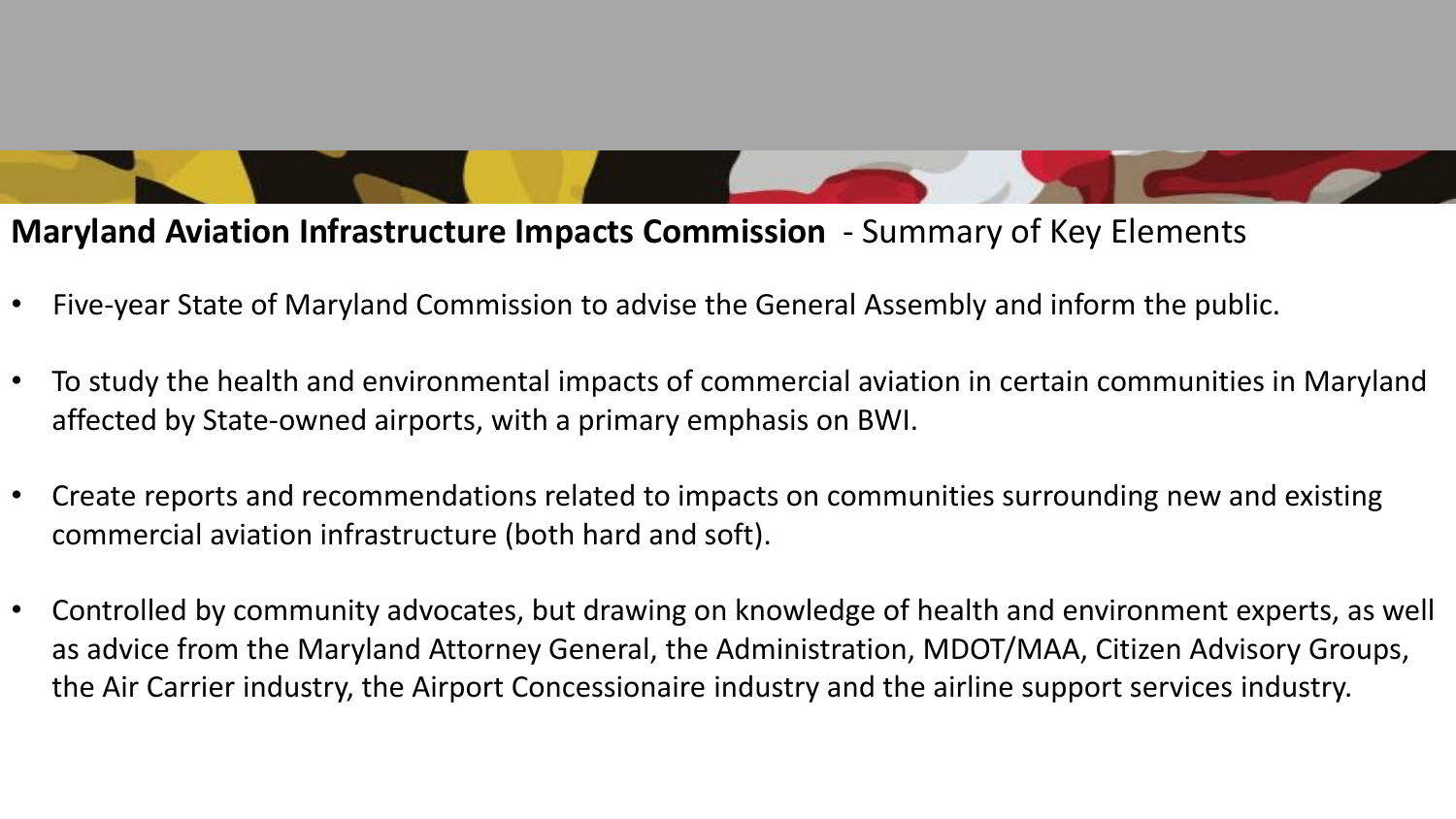**Maryland Aviation Infrastructure Impacts Commission** - Why the need?

- Emerging international research is attempting to *understand the entire range of health and environmental issues resulting from the projected growth of commercial aviation.*
- *The BWI Roundtable's role is limited* to monitoring the implementation of flight procedures, identifying alternative routings and procedures, evaluation noise and environmental effects of flight path changes and making recommendations to the FAA.
- *The BWI Roundtable is an initiative of MDOT's MAA, at the request of the FAA* and is not capable of addressing the research required to understand and craft solutions to the full range of issues raised by NextGen and the growth of commercial aviation in the region.
- While the BWI Roundtable has worked effectively with our partners, especially Southwest Airlines and the MAA, and the FAA to redesign some NextGen flight paths, *our efforts will only have a positive effect at the margins of a much larger problem in the region resulting from NextGen* and the projected growth of commercial aviation.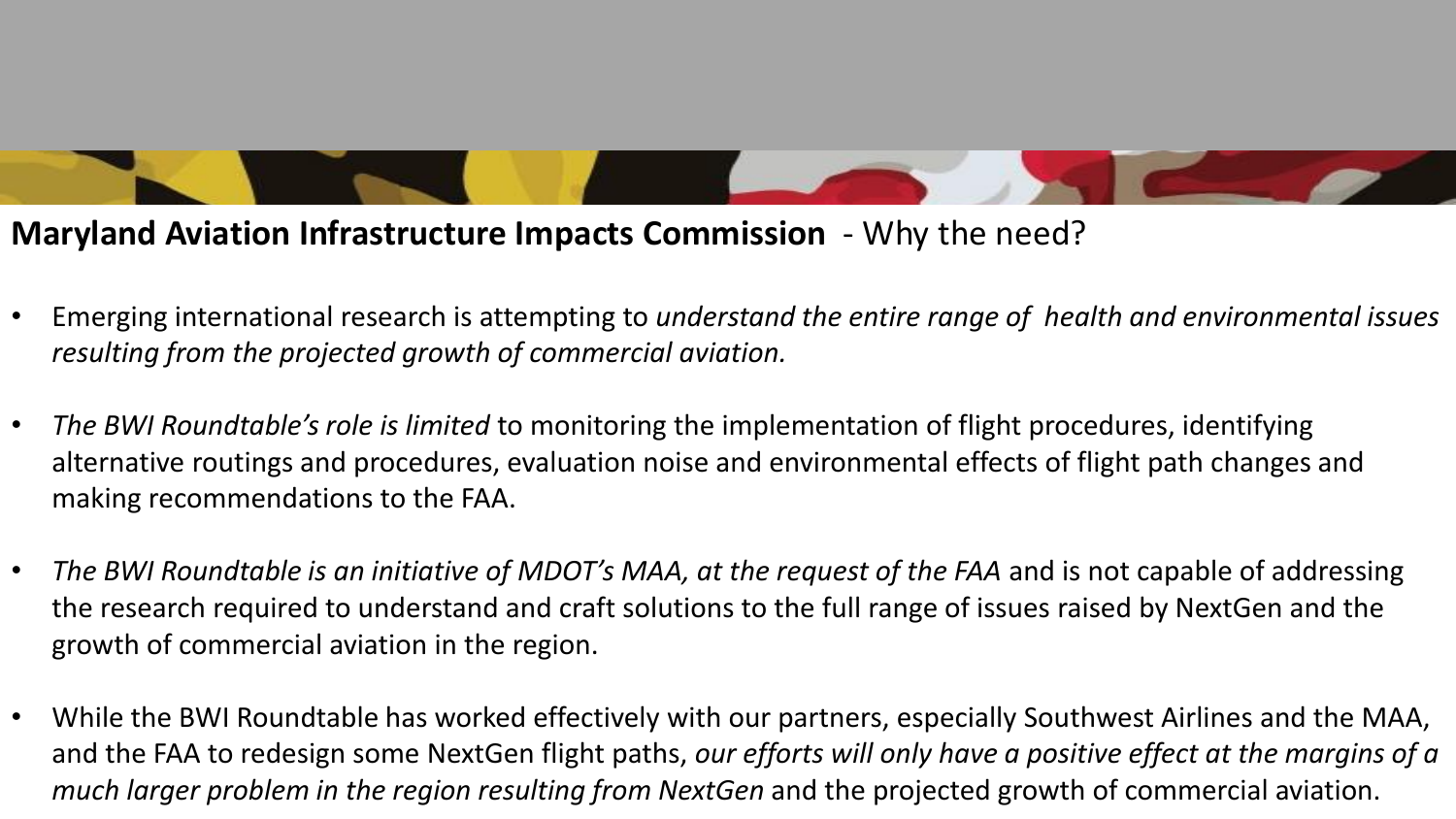

- Environmental protections and mitigations
- Physical and mental heath
- Quality of Life
- Local land use plans ( zoning, housing, noise mitigations and investments)
- COMAR modernization for commercial aviation-related noise pollution
- Alternatives and choices (quantified to the extent possible)
- Greater information and transparency for all public resources utilized for commercial aviation-related infrastructure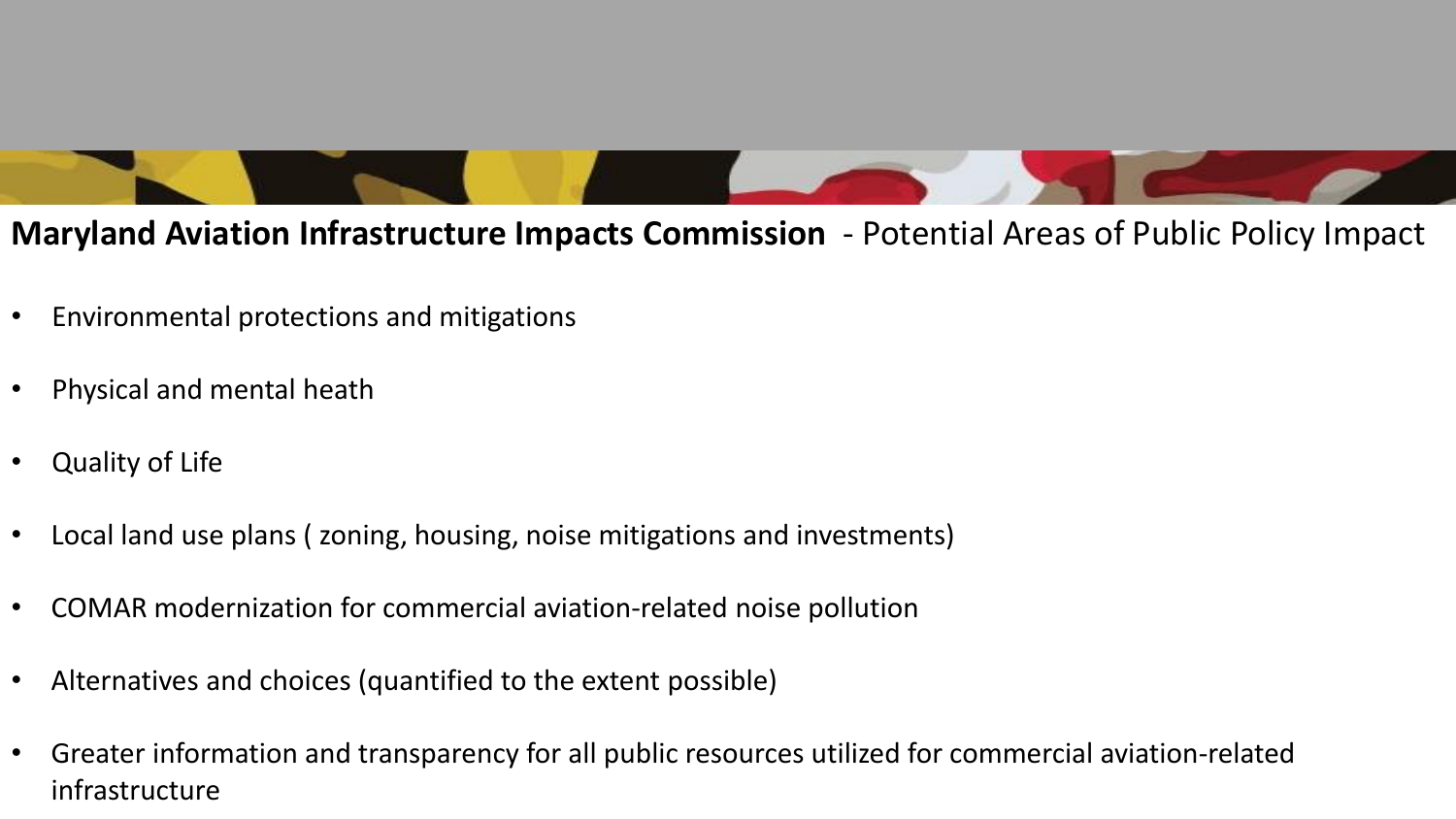#### **Maryland Aviation Infrastructure Impacts Commission** - Governance

- Controlled by community advocates, but balanced by individuals with expertise in health, environment, aviation, noise pollution research and airport-related pollution and land use.
- Thirteen (13) commissioners with three (3) chosen by the governor, five (5) chosen by the president of the senate and five (5) chosen by the speaker of the house.
- Executive Committee of Chair, Vice Chair and Secretary selected by commission members solely from among the Community Advocates.
- The Executive Committee will evaluate candidates for Executive Director, who will then be selected by a majority vote.
- A member of the Commission may not by a representative or an employee of any entity whose principal activities are related to the operation of the State-owned airports.

#### **No Conflict of Interest with the mission of the Commission**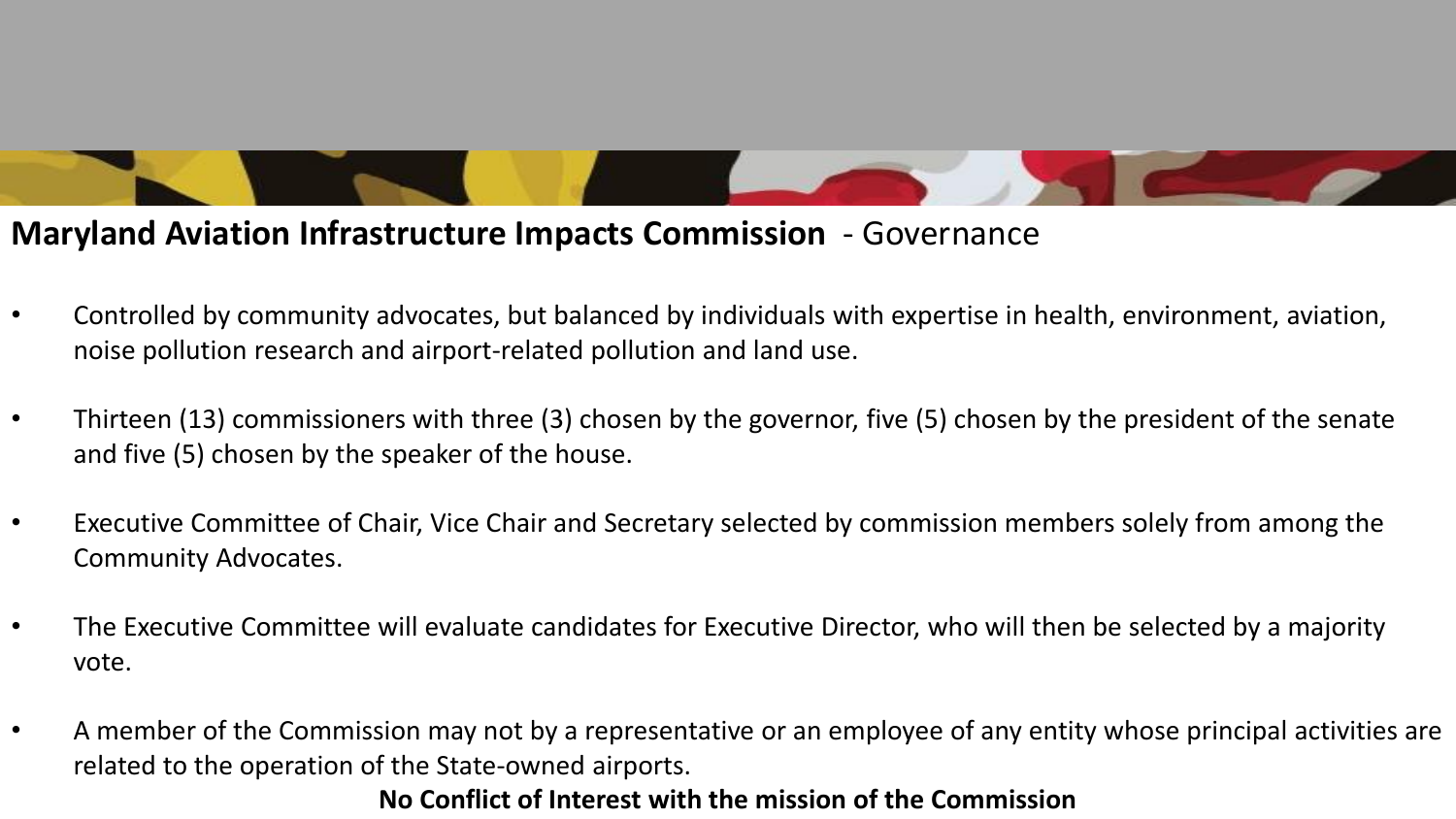#### **Maryland Aviation Infrastructure Impacts Commission** - Governance continued

Individuals to be selected from a list of individuals nominated by the following county delegations whose communities are affected significantly by commercial aviation operations,

- Anne Arundel
- Baltimore County
- Howard
- Montgomery

Each county delegation shall nominate five individuals.

Three of the five nominations shall be community advocates who reside in the respective counties.

No fewer than seven (7) of the thirteen (13) total commissioners shall be community advocates.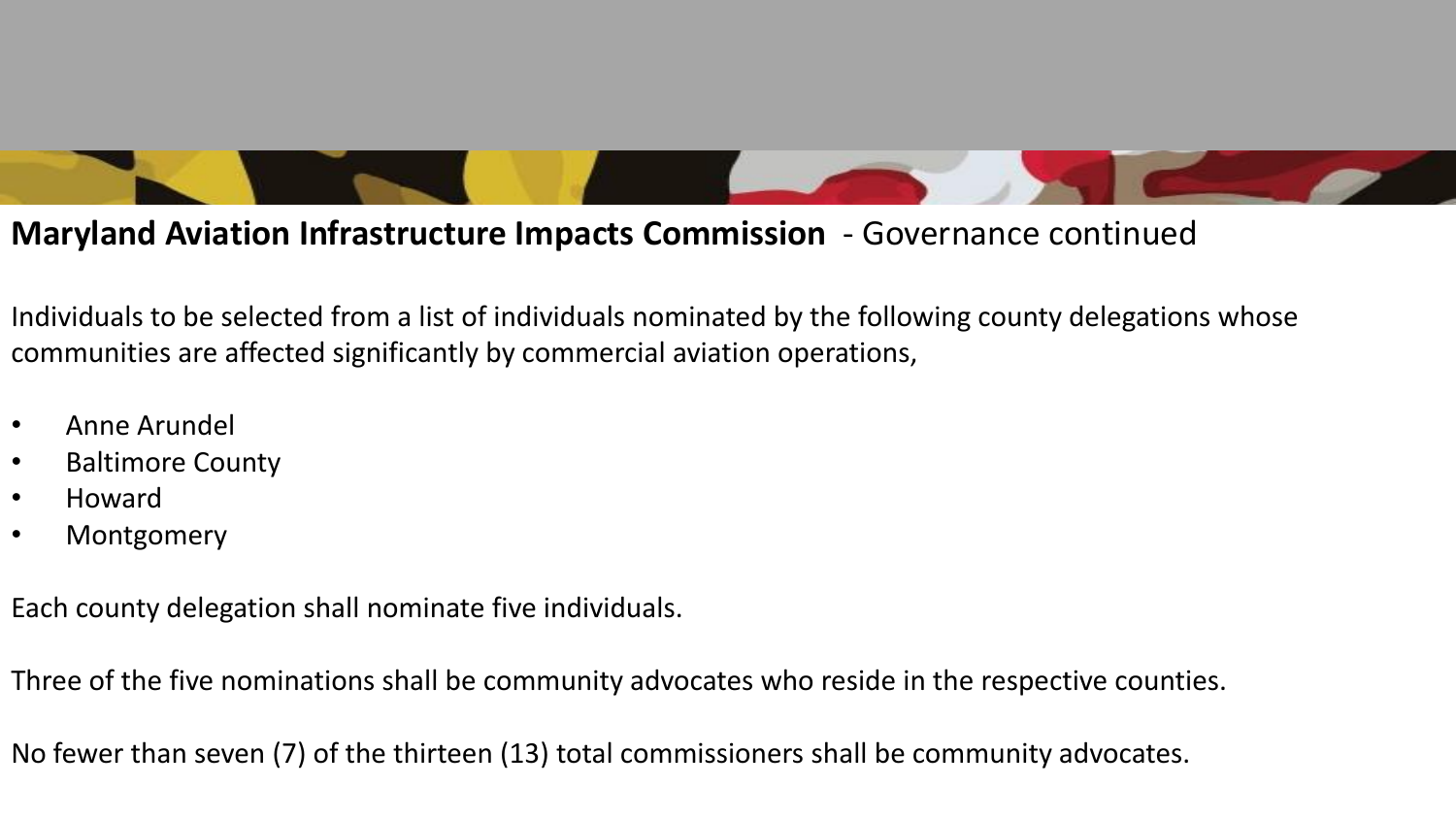**Maryland Aviation Infrastructure Impacts Commission** - Staffing and Budget *Staffing is key to a consistent maintenance of effort and to commission effectiveness*

The Executive Director will,

- 1. Execute the research agenda
- 2. Manage the preparation of reports and recommendations for the General Assembly, and
- 3. Prepare an Annual Report on the Commission's activities to the Senate Education, Health and Environmental Affairs Committee and the House Environment and Transportation Committee.

The total budget for the Commission is expected to be not less than \$430,000, the great majority of which will be dedicated to research and data gathering, rather than overhead.

It is expected that the Commission will be housed in a School of Public Health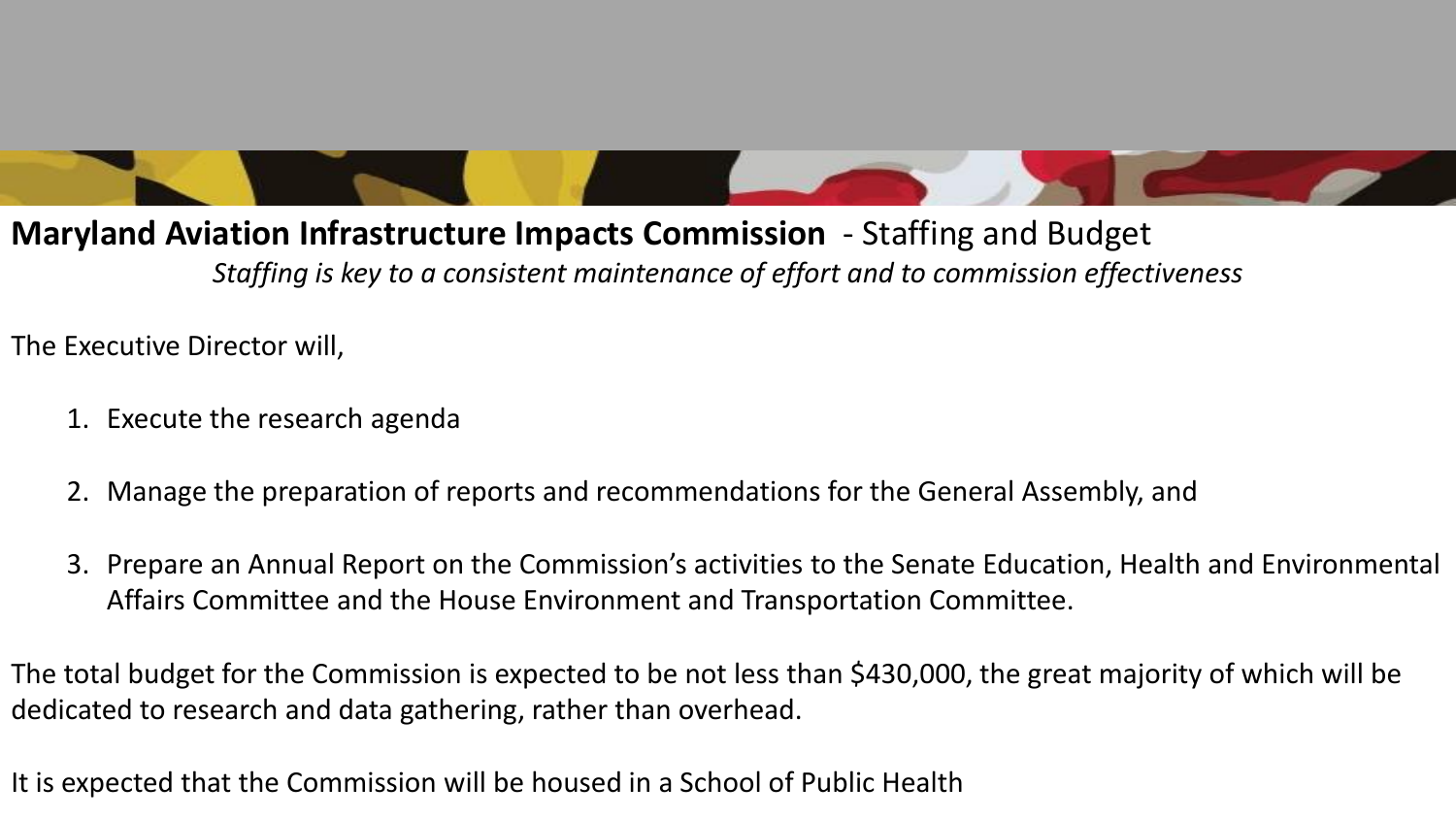**Maryland Aviation Infrastructure Impacts Commission** - BWI Community Roundtable Role

- 1. Each County delegation shall submit a list of nominees to the Roundtable.
- 2. The Roundtable will evaluate the nominees based on criteria designed to ensure, among other things, that impacted communities are represented.
- 3. The Roundtable will make recommendations to the County delegations for the final nominees to be presented for consideration.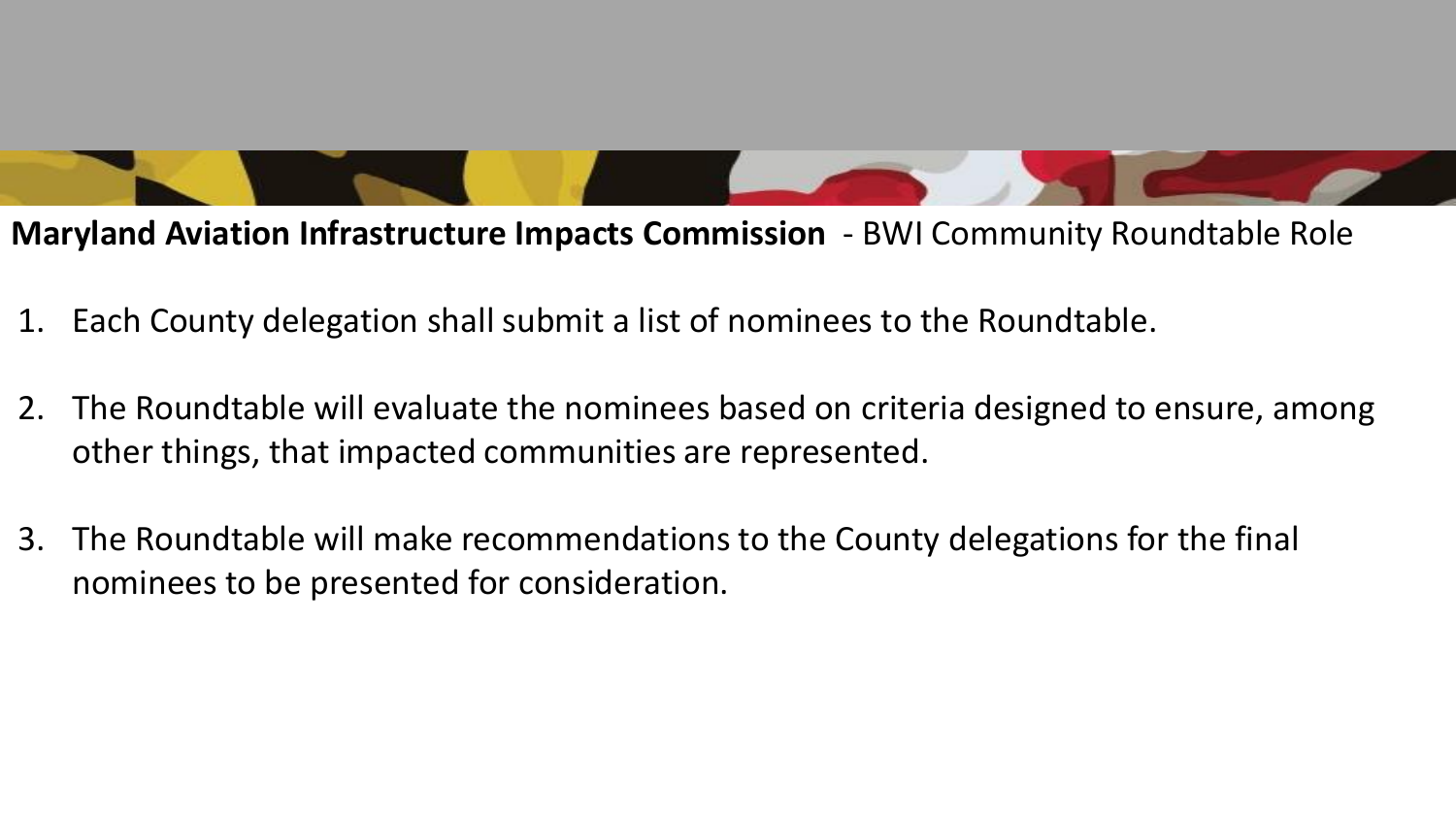**Maryland Aviation Infrastructure Impacts Commission** - Conclusion

- 1. NextGen not only revolutionized the regional and national airspaces, but it also disrupted all prior State of Maryland environmental and public policy frameworks related to commercial aviation infrastructure.
- 2. Currently, no entity is organized to effectively evaluate all the issues related to commercial aviation growth and highly concentrated flight paths over communities.
- 3. The Commission will have the requisite legislative mandate, governance, staffing and funding to bring understandable and actionable recommendations for legislators to serve the State's dual imperatives of economic growth and the health of its citizens and the environment.